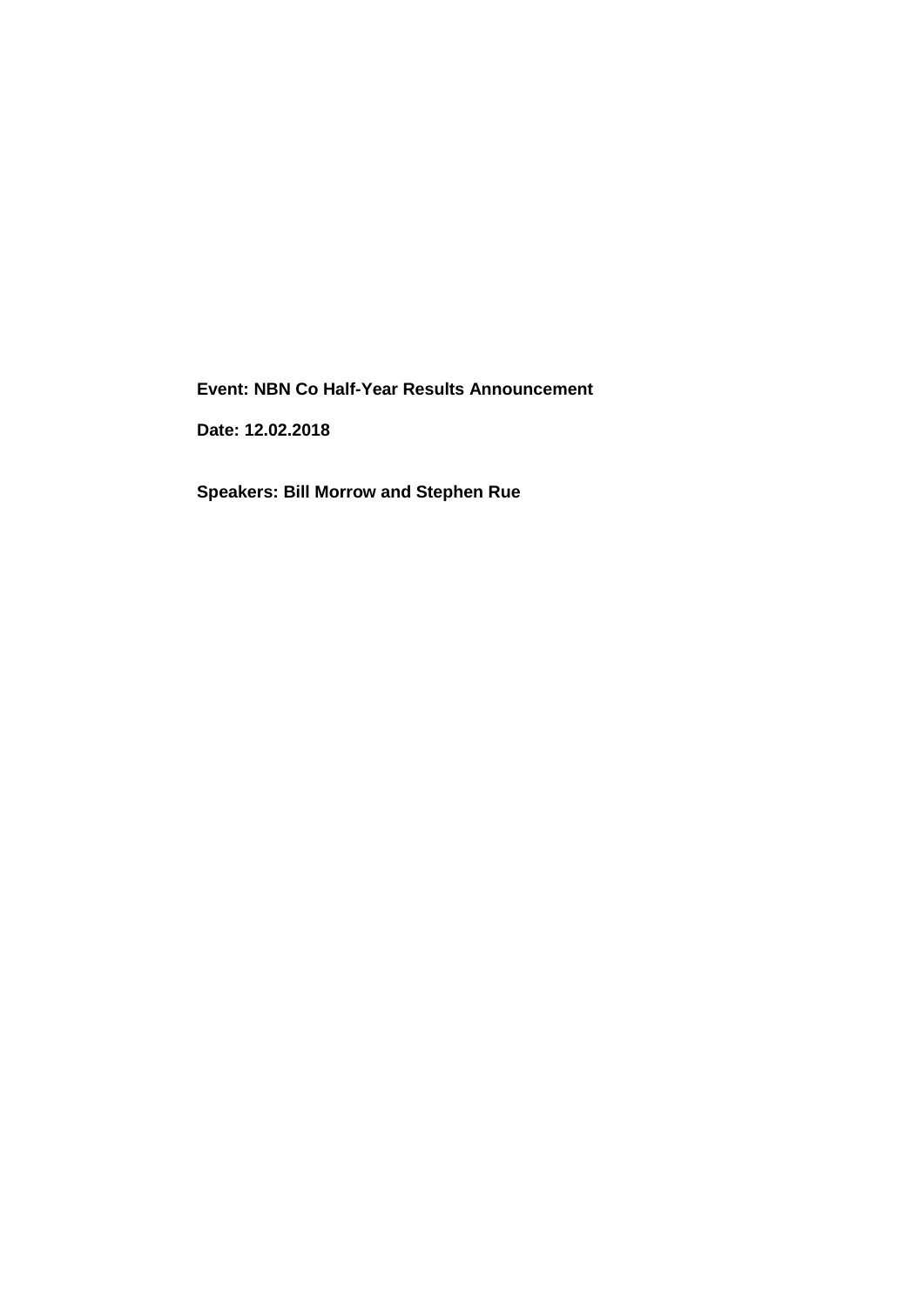**Bill Morrow:** Thank you for your time, and for your interest in nbn's progress and performance.

Now, if you haven't done so already, I encourage you to download the supporting materials from the nbn website.

Now, with me in the room is nbn CFO Stephen Rue, and our Chief Customer Officer Brad Whitcomb, and together, we'll take you through the company's progress and performance to the end of December of 2017.

Now, I'll speak first to some of the company highlights, followed by Stephen taking you through the financial results. I'll then discuss our operational progress, and focus, of course, on customer experience, before we open to your questions.

We are now halfway through the biggest deployment year in nbn's history. In the six months to 31<sup>st</sup> December, we added 1.4 million more premises to the network footprint, bringing us to 7.1 million ready for service. And 6.1 million of those were ready to connect, representing more than one in two homes and businesses across the country. Now, we also made 940,000 new activations, doubling year on year to bring us nearly 3.4 million total active premises. And with more homes and businesses using the network, our revenue increased to nearly \$900 million by the end of December 2017, and this was supported by a lift in average revenue per user, from \$43 to \$44.

Now, these achievements bring us closer to our goals. By 2020, we aim to complete the build to ensure that no-one is without access to high-speed broadband. We expect to have eight million premises active and using nbn's services, and that will in turn generate annual revenues of up to \$5 billion. We remain on track for that commitment.

The roll-out of the nbn network remains one of the most complex infrastructure builds in Australia, and one of the more ambitious seen in any telecommunications market around the world. The speed and scale at which we are connecting and migrating people is without precedent. It has required a complete transformation of the local telecommunications industry. Our retail providers have had to reinvent their processes. Our industry partners have had to adapt to new technologies and procedures. And most of all, end users have had to understand their options and make the transition to new products for their homes and businesses.

The speed of change has exceeded the rate at which we can all adapt. That has created complexity for all parties. And ultimately, that has impacted the customer experience that we know the nbn network can deliver. Now, addressing this is our priority.

In the past six months, we implemented new initiatives to improve elements of broadband experience that we can control, and most significantly, we evolved our pricing model to improve the experience on the network during peak hours. And already, we have seen this translate into improvements.

We have also paused all activations on the HFC network to conduct necessary upgrades, and this was a hard decision, but necessary to ensure end users get the high-quality experience that we know that they expect.

Now, I'll speak in more detail about this and our programme of activity later in the morning, but for now, I'd like to hand over to Stephen to talk about the company's progress and financial performance.

Stephen, please.

**Stephen Rue:** Thank you, Bill. Good morning, all. It's great to be with you again.

In addition to today's briefing, as is usual at 31<sup>st</sup> December, we've prepared a half-year report. Included in the half-year report is the director's report, analysing our operational and financial performance for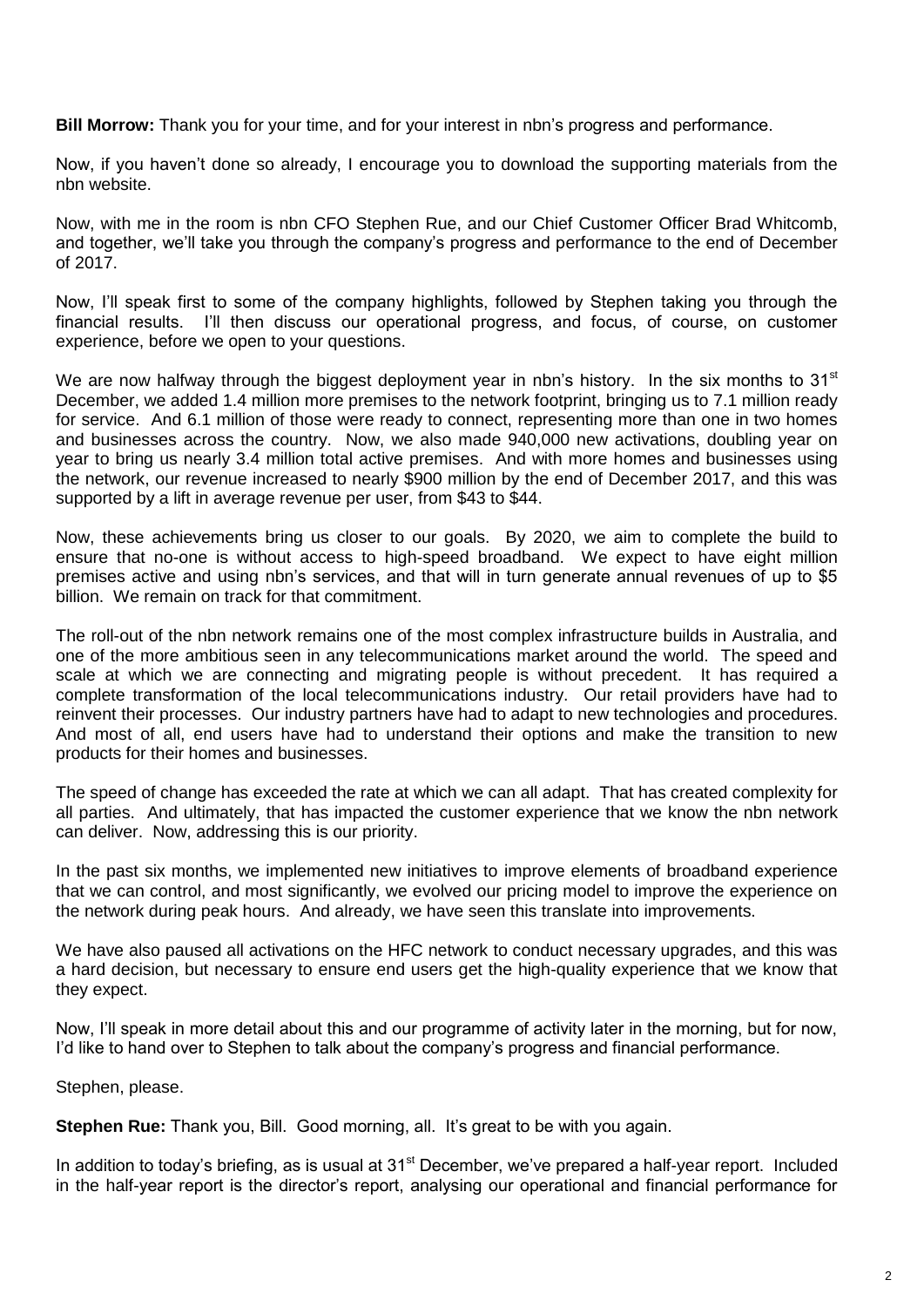the period, and a set of interim financial statements, which are subject to a review opinion from the Australian National Audit Office. A copy of the half-year report will be published on our website.

Now, turning to our performance for the first half of fiscal '18, I would like to begin by talking to the headline results. These show our total revenue more than doubling compared to the first half of last year, to \$891 million, which is almost equal to the total amount of revenue earned for the entire 2017 financial year. The growth in revenue is primarily driven by the 105% increase in active premises over the past 12 months, with almost 3.4 million premises connected to nbn services at the end of December. Revenue is supported by average revenue per user of \$44, which is up approximately 2% year on year.

Our network roll-out continues to increase exponentially, with more than 7.1 million premises ready for service at the end of December, of which 6.1 million were ready to connect. Both of these metrics have increased by more than 60% over the past 12 months: a significant growth story.

During the half-year, nbn received equity of \$2 billion, being the final equity funding from the government's commitment of \$29.5 billion. The company also drew down \$1.6 billion onto the \$19.5 billion loan agreement with the government, bringing total cash funding to date to \$31.1 billion.

Now, turning to revenue in more detail on the following slide.

This – the chart on this slide depicts the sustained growth in revenue quarter on quarter over the past 12 months. Our revenue trajectory has continued, with second-quarter revenue of \$486 million, an increase of \$81 million over the first quarter of fiscal '18.

As I previously mentioned, the primary driver of this achievement was the significant growth in premises activated. On the right-hand side of the chart, you can see that growth in revenue has continued across all technologies, and as a reminder, other revenue includes revenue from developers, commercial work activities, and the Technology Choice program, as well as licensing fees. These revenue streams continue to grow in line with the expansion of the nbn network.

On the following slide, we can see the quarter-on-quarter growth in active end users.

As at 31<sup>st</sup> December, almost 3.4 million premises are being connected to services over the nbn network, which is more than double the number of premises activated compared to the same time a year ago. During this half-year, we activated more than 940,000 end users.

On the right-hand side of the slide, we can see the break-down of active end users by technology. And with respect to ARPU, this has increased by 2% to \$44 as a result of the uplift in CVC capacity purchased over the past month.

Now, turning to the speed tier mix on the next slide, you can see that speed tiers over the past 12 months have remained consistent, with 30% of fixed-line users on the 12/1 speed tier, 52% on the 25/5 tier, and 13% on the 100/40 tier.

In fixed wireless, 76% of customers are now on the 25/5 tier, with 7% selecting the 50/20 tier product, and a consistent 17% selecting the 12/1 tier.

On our Sky Muster satellite service, 66% of end users are selecting the 25/5 tier.

As Bill will talk to later, we will see a significant shift in speed tier take-up, following our retail partners' positive move towards the 50/20 tier in response to the pricing initiative announced in December. And this will result in a different mix of speed tiers when we report in the future.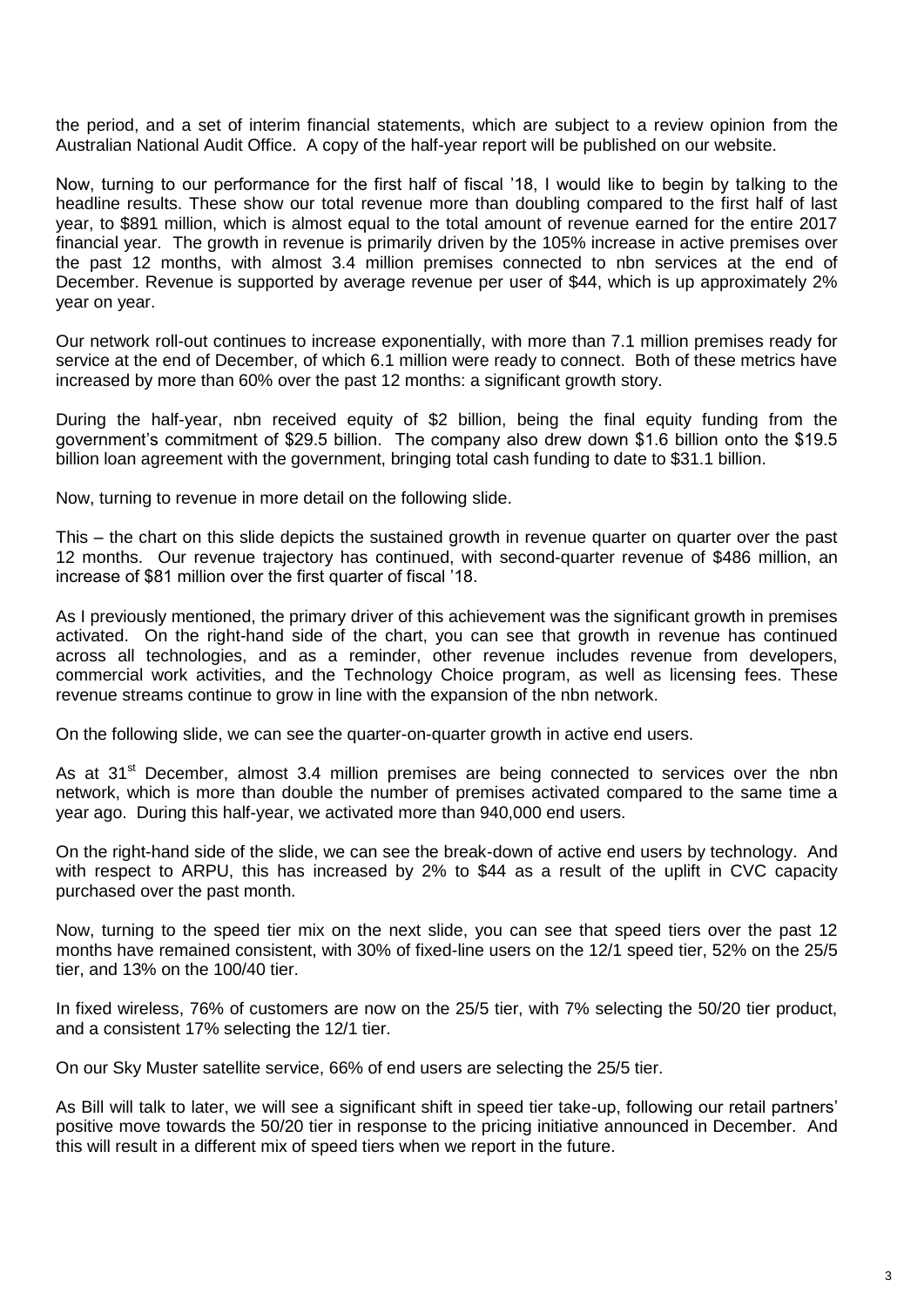Now, turning to construction on the next slide, you can see the continued growth of premises ready for services over the past 12 months, with an increase of over 3.3 million premises in comparison to the same time a year ago.

On the right-hand side, we can see the break-down of premises ready for service by technology. I would like to highlight the areas of significant growth.

In relation to the FTTN network, nearly 3.2 million premises were ready for service at the end of December, reflecting an increase of 1.9 million from last year.

In the HFC network, premises ready for service has nearly reached 1.4 million, an increase of 1.2 million premises from last year.

When nbn declares an area ready for service, retail service providers are able to start selling services in that area. However, some premises within that area may require further work to enable them to meet the criteria for connection. And so on the following slide, you can see the number of premises that are able to connect after placing an order with the end user's preferred retail service provider.

At the end of December, over 6.1 million premises were ready to connect, representing more than one in two Australian homes and businesses.

The lower ready-to-connect premises trajectory in the second quarter of this year reflects the HFC announcement in November, with further fieldwork being undertaken to uplift service quality before declaring the HFC network ready to connect. And in light of this decision, approximately 700,000 premises were rolled back from their ready-to-connect status during the quarter.

If you exclude this decision, however, an additional 730,000 premises were declared ready to connect during the quarter.

During the six months to 31<sup>st</sup> December, nbn incurred \$2.8 billion in capital expenditure, as illustrated on the following slide.

The largest area of CAPEX during the period was in relation to the FTTN network, with a total CAPEX spend of \$870 million. In HFC, \$794 million was incurred for further design and construction activities. Capital expenditure also continues on the FTTP network, with a half-yearly spend of \$173 million, about the greenfield FTTP and brown field FTTP build and connections. FTTC capital expenditure of \$266 million was incurred, primarily for design work, and we remain on course to launch the FTTC product in the second half of this fiscal year.

In fixed wireless we acquired 98 wireless sites and integrated 130 base stations, and we continue to incur capital expenditure on the transit network as we introduce further access network technologies and expand the nbn footprint. Ongoing spend here is also required as we cater for the demand for increased capacity and growth in end user numbers. As a result, in the first six months of fiscal 2018, \$207 million was spent on this part of our network. And finally, expenditure on common CAPEX items was \$333 million during the period, as we continue to invest in IT and engineering capability.

The next slide shows the cost per premises of the various access technologies, which reflects the initial costs incurred in building the network from the transit network to the end user activation. At 31<sup>st</sup> December FTTP brown field CPP is consistent with recent reporting periods at \$4,392. Greenfield CPP has decreased during the period to \$2,264, which is as expected, with additional premises connecting to temporary transit infrastructure. The growth in FTTN CPP to \$2,222 is primarily driven by higher construction costs due to longer local network build distances. HFC CPP have increased to \$2,403, reflecting the inclusion of pre-ready-to-connect network optimisation and accelerated node works to be performed to facilitate a better experience for end users connected to the nbn network.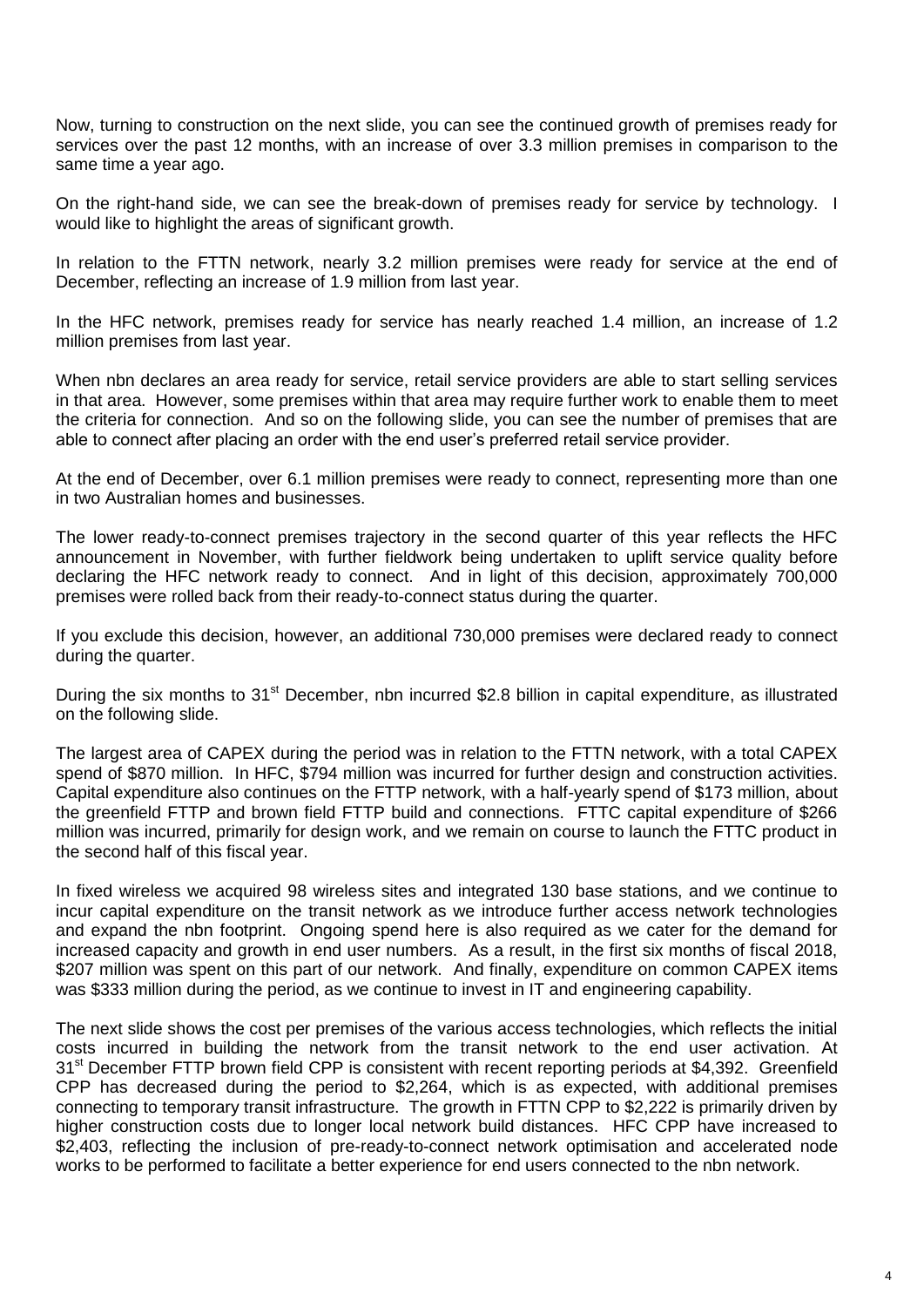It will further improve the quality of the network usage and connection experience of future end users. These costs were already anticipated in our long-range plan, but due to the revised nature and timing of spend, it is now appropriate to include in CPP metrics. And lastly, fixed wireless CPP has increased, as expected, during the period to \$3,645, as the fixed wireless network extends to less densely populated areas.

Now, regarding operating expenses on the next slide, again the trends are consistent with what we have seen in recent periods.

Operating expenses grew to just over \$1 billion for the six months to 31<sup>st</sup> December from \$858 million last year. We have continued to increase our labour force and direct network costs have grown. As expected, due to the increase in operational maintenance and assurance costs and in line with the expanded network.

The increase in other expenses is driven by further spend in marketing and advertising, employeerelated costs and IT and back office costs to support business and operating growth.

Subscriber costs reflect the increase in number of end users connected to the nbn network, as more and more subscribers continue to disconnect and migrate from the Telstra and Optus networks.

On the following slide we have provided a summary of our financial statement for the half year ended 31<sup>st</sup> December 2017.

Again, I would like to highlight the adjusted EBITDA metric, which excludes subscriber costs. These losses continue to reduce, with the loss for the half year of \$131 million more than \$320 million or 71% better than the first half of fiscal 2017.

On my last slide you can see the past calendar year outcomes.

This is useful to help understand the extent to which the company has rapidly grown over recent years.

For the 2017 calendar year alone, almost 3.4 million premises were made ready for service, a growth of over 50% from 2016, and almost four times that of 2015. Capital expenditure naturally followed this trend. Regarding premises activated, more than 1.7 million end users were activated in 2017, or nearly double the 2016 activations, and more than four times that from 2015. And on revenue for the 2017 calendar year, revenue of \$1.5 billion was more than double revenue in the 2016 calendar year, and five times 2015 revenue.

And with that I will now hand you back over to Bill.

**Bill Morrow:** Great, thank you Stephen.

So it has been a strong six months on build and activation, but that is not without its challenges. And while we can be proud of our success, we demonstrated last year that we won't pursue those objectives at the expense of customer experience.

We have listened to our industry, our retail providers and end users, and we are acting quickly to address their concerns.

We know that nearly 80% of customer satisfaction is dependent on people's experience when they are actually connected and using the network, so that is a big focus area for us.

We know that some homes were on two lowest speeds here for their needs and we know that some end users face congestion due to the amount of CVC capacity purchased by retail providers.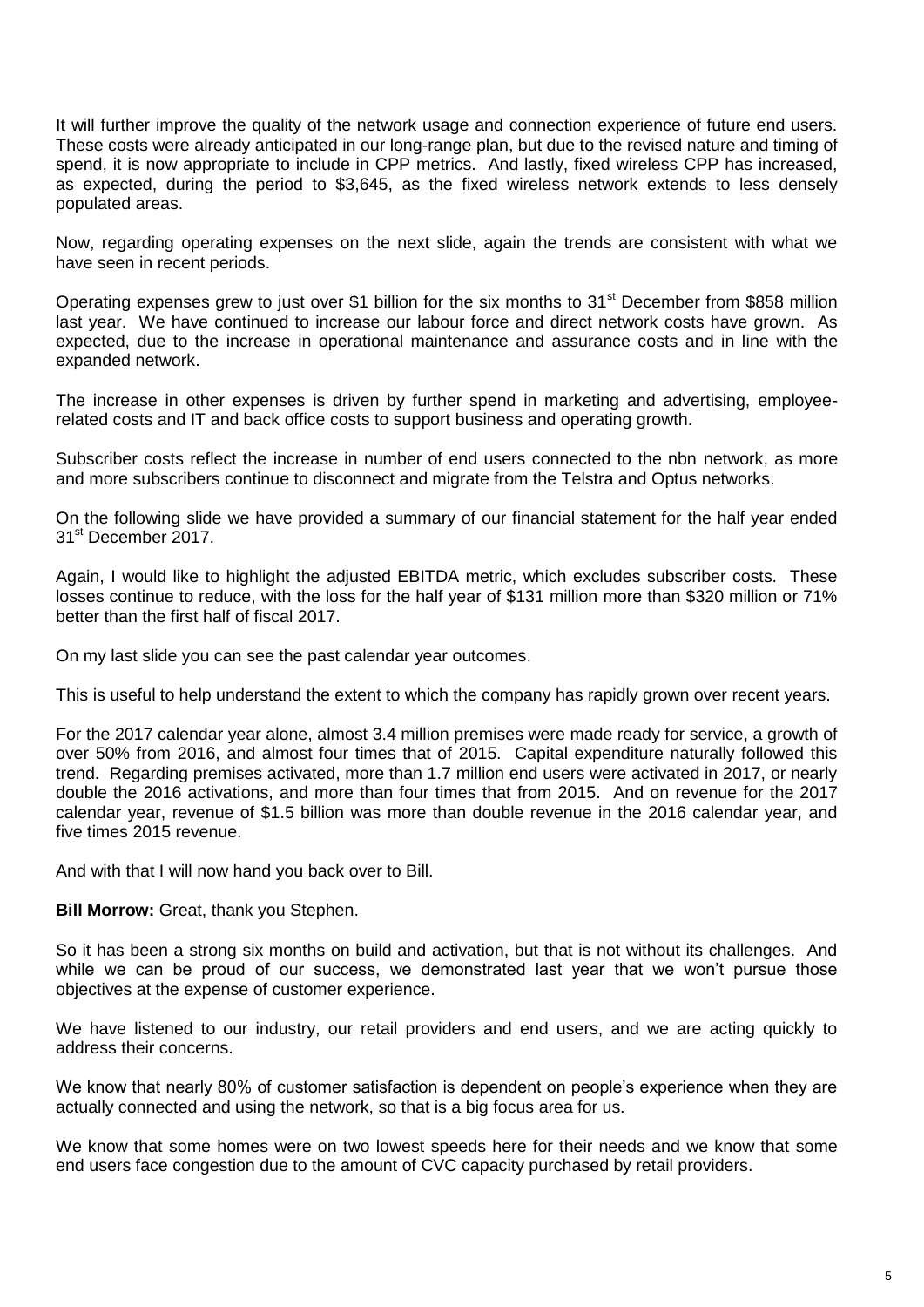And there are some reasons for this.

The migration of the entire country to nbn network in a once-in-a-generation opportunity for RSPs to increase market share. We are seeing the land grab phenomenon, which I have spoken about before, with some retailers competing for new customers on price rather than quality of experience. This has an obvious impact on end user experience, particularly on speeds during peak hours.

Wholesale pricing last year – we overhauled our previous model with new discounts on the higher access plans.

This is a move to encourage retailers to provide speeds to meet the needs and expectations of their end users. The new bundles will help ensure ample capacity is available, particularly at busy times of the day.

Now, these plans will become available this year and, in the meantime, we are offering the 50 Mbps plan at the same price as the 25 Mbps service, and offering retail providers a 50% boost in CVC capacity. This is a promotional offer comparable to the economics of our new plans, as we wanted retail providers to be able to offer the benefits to end users quickly.

And this has already had a profound impact. We have seen retail providers buy more capacity with CVC increasing by more than 57% compared to the previous quarter. We are seeing retailers move large numbers of end users onto higher-speed plans.

Before we launch the promotion in December there were 140,000 end users on the 50 Mbps plans. That has now increased to 207,000 and we expect that to be more than a million by the end of this fiscal year. Before our announcement, only 3% of new orders were for the 50 Mbps plans, and they now make up 30% of all new orders.

Now, all signs show that the new wholesale pricing is working well, and the more services we get on the higher speed products the better.

We also know that dropouts and fluctuations in service are a big end user frustration when using the network and we know that HFC was a big contributor to that.

We made a tough call to fix this. In November we paused activations on the HFC network and I know that came as a surprise to many of you. We could see an increasing number of problems arising, and that meant that the network wasn't going to deliver the experience that we were expecting.

We are now conducting upgrade work to improve the service quality on HFC, but it is still too early to be specific on timelines for releasing this footprint, but we are progressing quickly and I look forward to updating you shortly.

Now, I want to highlight that this is a pause on sales only.

We have not stopped the HFC build. That is continuing at pace, and we are tracking well at declaring premises ready for service. Now, although ready to connect is what we care most about, ready for service is an important indicator of progress of construction.

RFS readies the network to about 90% of the work that is needed, and for the parts of the footprint we are building now and moving forward, this same upgrade work will be conducted before the premises are declared ready to connect.

HFC remains an important part of our technology mix and we're confident it will deliver the experience we all expect.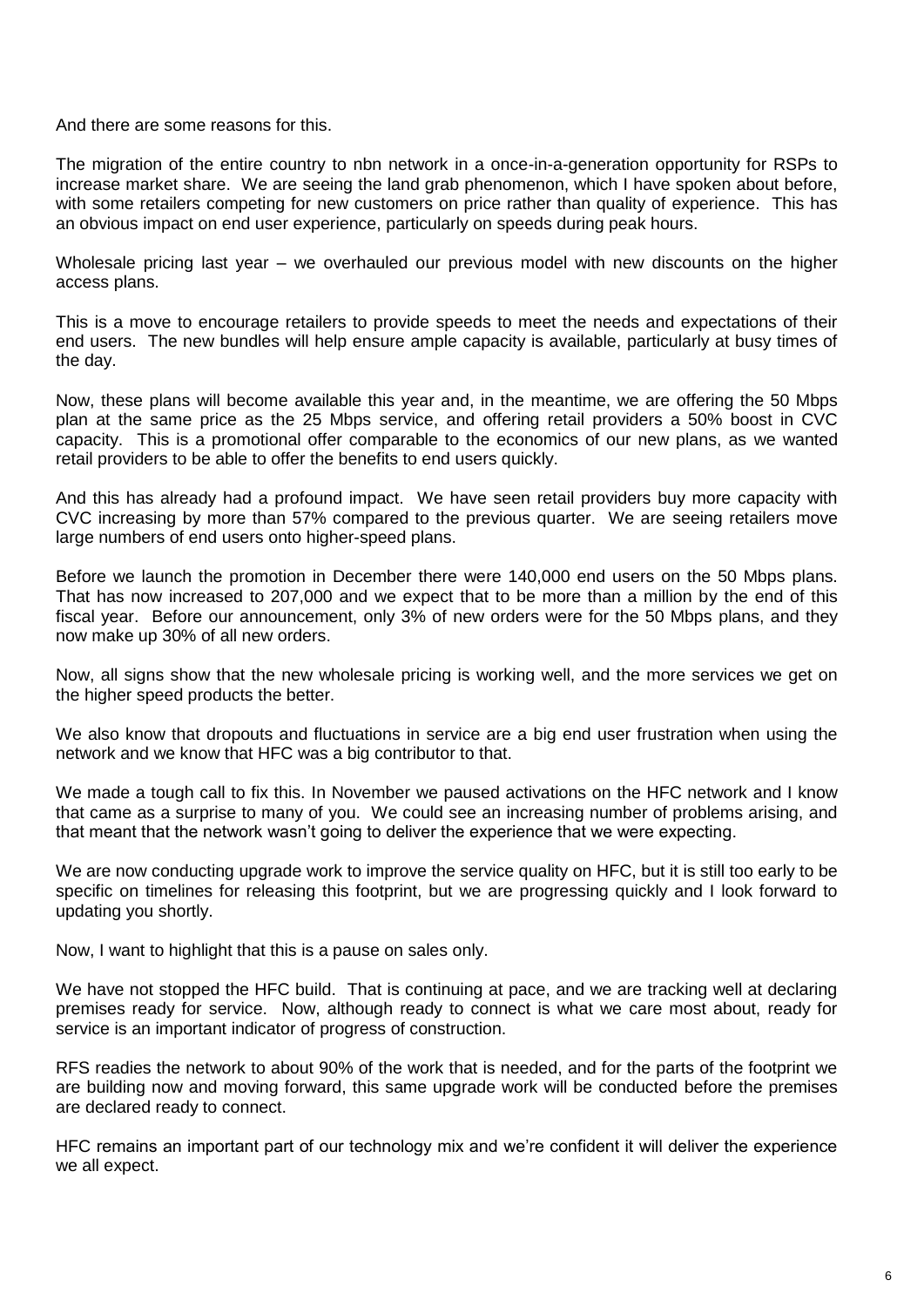I want to reiterate that this was a tough call for us to make but we will not prioritise the speed of the build ahead of customer experience.

The nbn network is a big shift for many Australians and we know there's confusion about what they need to do to optimise their experience which causes some frustrations and we know we have a role to play in helping to educate along with our RSPs.

To help address confusion, we're working hard to help people better understand what they need to do when choosing a retail provider. We're also helping them to understand what factors in their home can impact their broadband experience and we're working with retail providers to help them do the same.

And when people are making the switch, 16% of customer satisfaction is dependent on the experience of getting connected to the network. Now understandably, they want it done right the first time and we're working closely with the retail providers to ensure that that happens.

On our end, we're improving installations.

Last year, we enhanced training for workers in the field as well as our own employers to make sure that we get it right the first time around. And when things do go wrong, we need to fix it quickly and we're getting better at doing this, too.

Now, we've developed more advance technology to detect faults when people are connected to the network and this allows us to determine whether faults can be dealt with remotely or if a field technician needs to go out to the home or if it's something that falls within the remit of the RSPs. Now, knowing this means that we can act quicker to resolve.

We've also enhanced our case management with retailers so that responses and resolutions happen quicker.

Overlaying all of this is our new wholesale broadband agreement and what we call WPA3. In this nbn is committed to higher service standards. It includes a new two hour service level for hand offs from nbn to RSPs. And we're also committed to a rebate where we don't meet all restoration timeframes. And we're also trialling a new appointment system where end-users can reschedule appointments directly with nbn without needing to contact their provider. Now this simplifies and reduces the time between an appointment being made and service received.

Together, all of these initiatives form a significant programme of activity and already we're seeing positive changes in customer satisfaction ratings. We're seeing less complaints and we're continuing to strengthen our processes and handovers with retail providers. The success of our customer experience programme will not be kept behind closed doors. Next week, we'll speak more about how we will share our progress and keep track of these initiatives.

There are so many elements of this industry transformation that we cannot control directly but we remain committed to improving the ones that we can and together with industry and retail providers, we are confident that we will get this right.

Now, while customer experience is our priority, network construction is not slowing down.

At 31<sup>st</sup> December 2017, more than 95% of households and businesses were in design, construction are able to order a service and we are now adding more than 50,000 new premises every week.

That is significant progress and I want to emphasise that we are on track for the completion in the year 2020.